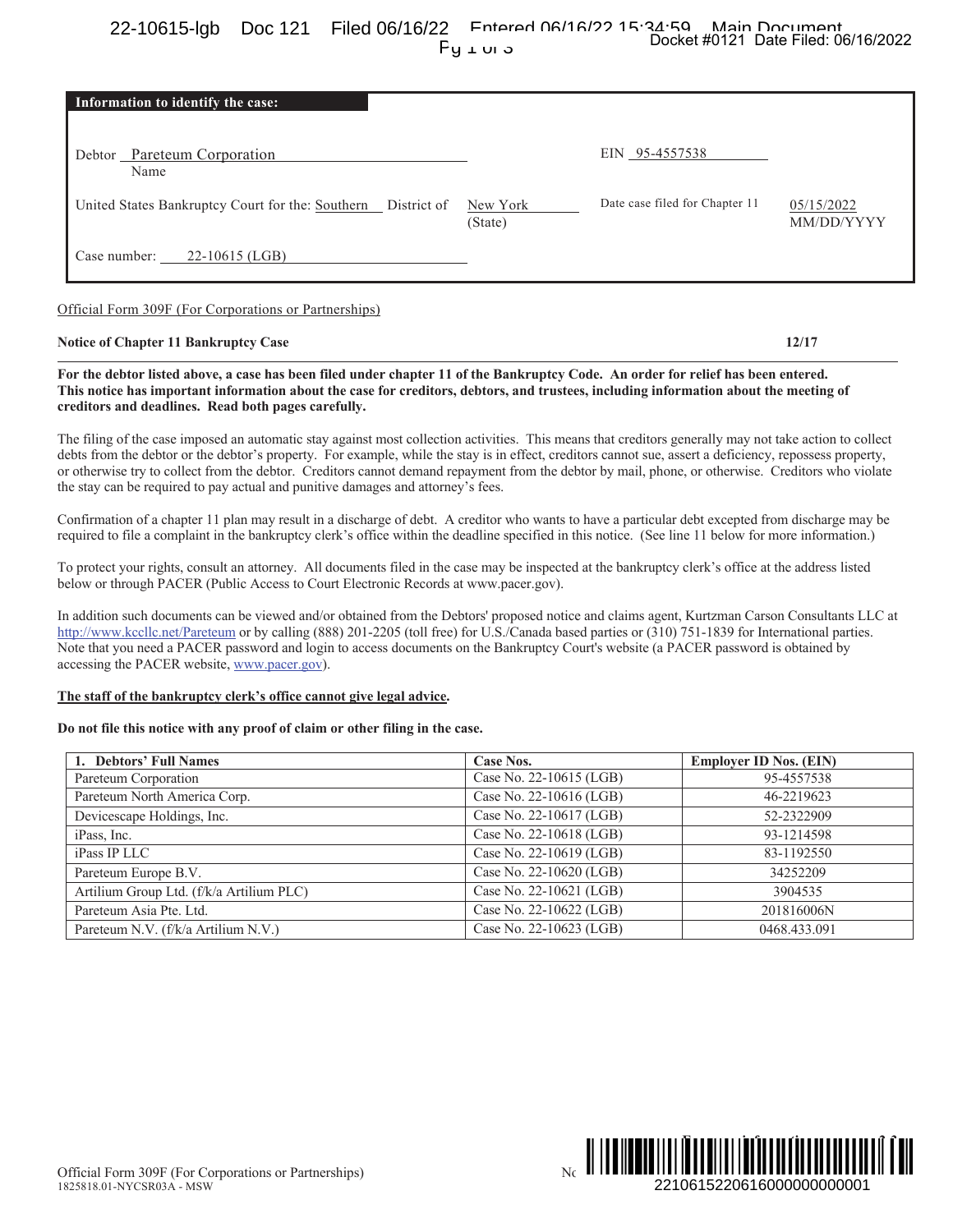# 22-10615-lgb Doc 121 Filed 06/16/22 Entered 06/16/22 15:34:59 Main Document

Pg 2 of 3

Case number (if known) 22-10615 (LGB)

| $\overline{2}$ . | All other names used in the last 8 years                                                                                                                                                                                                                                                                   |                                                                                                                                                                                                                                                    |
|------------------|------------------------------------------------------------------------------------------------------------------------------------------------------------------------------------------------------------------------------------------------------------------------------------------------------------|----------------------------------------------------------------------------------------------------------------------------------------------------------------------------------------------------------------------------------------------------|
|                  | Pareteum North America Corp. was formerly known<br>as Elephant Talk North America Corp.<br>Artilium Group Ltd. was formerly known as<br>Artilium PLC.<br>Pareteum N.V. was formerly known as Artilium<br>N.V.                                                                                              |                                                                                                                                                                                                                                                    |
| 3.               | <b>Address</b>                                                                                                                                                                                                                                                                                             | 1185 Avenue of Americas, 2 <sup>nd</sup> FL, New York, NY 10036                                                                                                                                                                                    |
| 4.               | <b>Debtors' Attorney</b>                                                                                                                                                                                                                                                                                   | Togut Segal & Segal LLP<br>Frank A. Oswald<br>Brian F. Moore<br>Amy M. Oden<br>One Penn Plaza, Suite 3335<br>New York, New York 10119<br>Contact Phone: (212) 594-5000<br>frankoswald@teamtogut.com<br>bmoore@teamtogut.com<br>aoden@teamtogut.com |
| 5.               | <b>Bankruptcy Clerk's Office</b><br>United States Bankruptcy Court<br>Southern District of New York<br>One Bowling Green<br>New York, NY 10004                                                                                                                                                             | Hours Open: 8:30 a.m. to 5:00 p.m.<br>Contact phone: (212) 668-2870                                                                                                                                                                                |
| 6.               | <b>Meeting of Creditors</b><br>The Debtors' representative must be present at the<br>meeting to be questioned under oath. Creditors are<br>welcome to attend, but are not required to do so. The<br>meeting may be continued or adjourned to a later date. If<br>so, the date will be on the court docket. | <b>July 7, 2022</b><br>Date:<br>Location: Teleconference *ONLY*<br>Dial-in: 866-910-1611<br>Participant Code: 3692332<br>Time:<br>2:00 p.m. (prevailing Eastern Time)                                                                              |

Debtor Pareteum Corporation